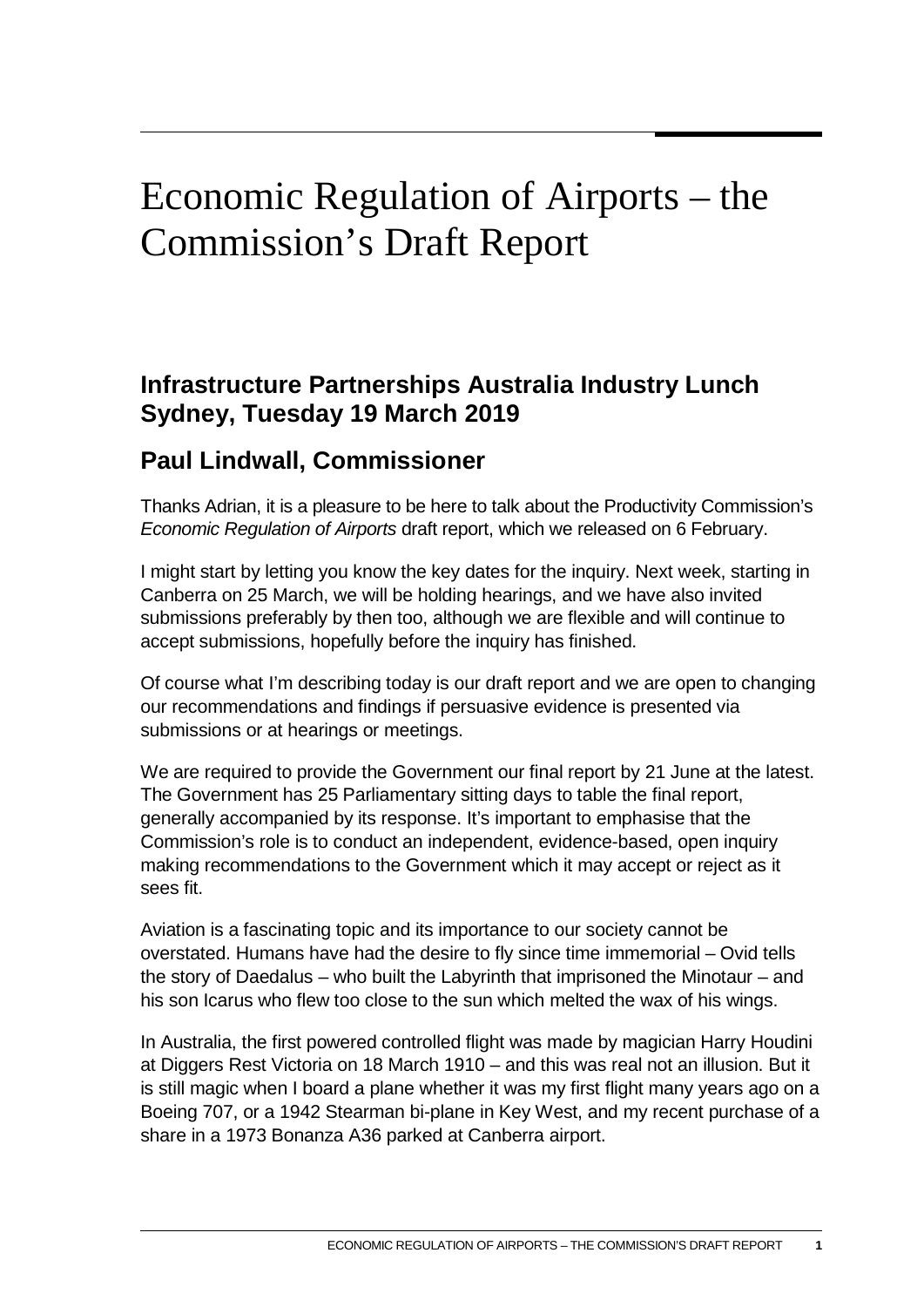Airports — like airlines — are heavily regulated for both safety and security. Our inquiry, though, looks at the economic regulation of airports which has been characterised as 'light-handed'.

In 1994 the Australian Government announced the privatisation, by long-term lease, of airports operated by the then Federal Airports Commission (FAC). At the time the 22 federally leased airports were subject to price regulation.

In 2000 the Government asked the Productivity Commission to conduct an inquiry into the price regulation of airports and the report found that the price caps led to distortions in production and investment decisions as no regulator is able to set prices accurately.

The Commission recommended a move to a price monitoring regime, which has stood (with modifications and changes to the airports monitored) through two subsequent Commission inquiries (2006, 2011) to our present inquiry, with the four Australian Competition and Consumer Commission (ACCC) monitored airports and a voluntary second-tier self-reporting monitoring for Adelaide, Canberra, Darwin, Gold Coast and Hobart airports.

The system as it stands is designed to facilitate commercial negotiations between airport operators and airport users, ideally to promote the efficient investment in what is well characterised as a large, lumpy investment cycle. It comprises the annual monitoring of the major airports by the ACCC with five-yearly reviews of the system by the Productivity Commission.

In our draft report, using benchmarking of comparable international airports over time, we concluded that Sydney, Melbourne, Brisbane and Perth airports had market power, but they were not exercising or exploiting that market power.

The data we drew upon to undertake the benchmarking included the annual monitoring reports of the ACCC, Air Transport Research Society (ATRS) data and other data from the Bureau of Infrastructure, Transport and Regional Economics (BITRE). Our international benchmarking used the ATRS data for airports with more than 10 million passengers as these are at least as large as Perth Airport – there were more than 100 such airports in total.

All datasets have their limitations, and we attempted to control for these – for example, the ACCC monitoring report excludes terminals covered by a Domestic Terminal Lease. Similarly, the quality of service indicators have a level of subjectivity.

That said, our benchmarking included the costs of the airports, input utilisation and quality of service (i.e., operational efficiency), revenue per passenger and airport charges and profitability (return on aeronautical assets).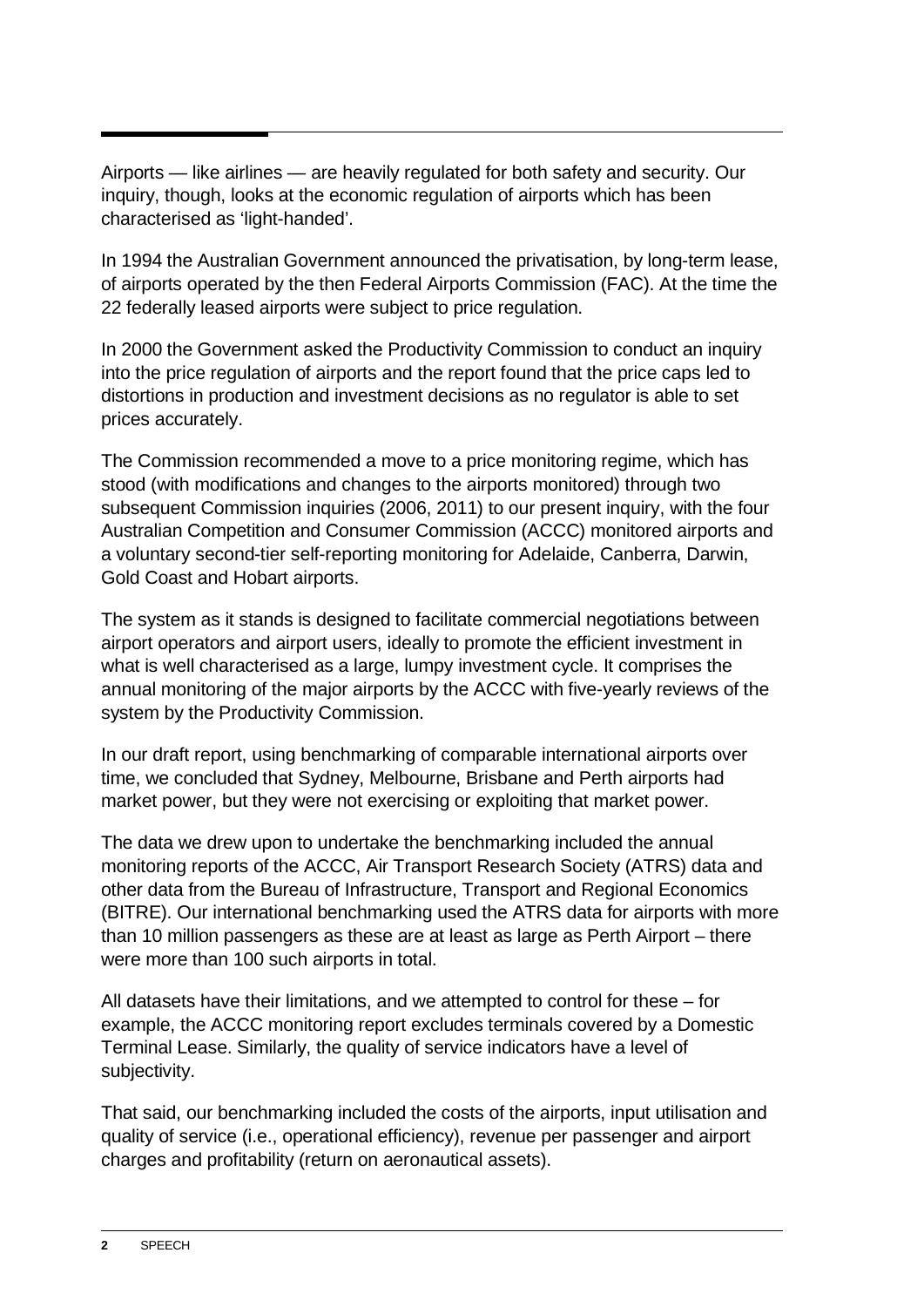On most indicators, across the four monitored airports, there is no evidence that the airports have been exercising their market power. We did have potential concerns about the cost of Perth airport, and the international charges for Sydney and Brisbane airports and we have sought further information for our final report.

Overall, we found the quality of service meets users' expectations, returns are reasonable given airport investments and constraints, car parking prices are not the result of market power, although we also requested further information on landside access (that is, drop off and pick up) where an airport could restrict access to limit competition for its on airport car parking. In particular, it is evident that substantial investment has been made by the airports to increase their capacity and quality of service. Sometimes — such as during the mining investment boom — an airport has been caught by surprise with a large increase in demand. But, overall, we found that airports have managed, and continue to manage, their investments to benefit their customers and potential customers.

To us there is a critical distinction between an airport (or any other organisation) having market power, and the exercise of that market power.

The mere fact that an airport has market power is insufficient to justify more heavy handed regulation. To increase regulation, we would need to find that the airport was using that market power in a way that resulted in harm to the community.

Regulation has both costs and benefits – we at the Commission have frequently examined regulatory regimes, for example I worked on the *Regulation of Agriculture* inquiry a few years ago. In that inquiry we saw that there were many examples of excessive regulation that caused a net harm to the community.

Ideally regulation should be carefully designed for a particular purpose — and it should be calibrated to meet that objective in the least burdensome way. Regulation can change the incentives which individuals and organisations face and how they behave.

Of course we need to be wary about whether an company with market power would actually use the power.

And that's why it's important to have a range of information about airport operations published through ACCC monitoring. In exchange for benefiting from a light handed regulatory system, which should promote efficient investment, the airport is subject to a greater deal of scrutiny compared to other businesses — because it has market power.

It is reasonable to ask why an airport with market power is not actually exercising that market power. There are several reasons for this. First, the airlines have significant countervailing power — the Airports Act requires an airport to accept an aircraft even if it is in dispute with an airline over payments. Airports and airlines are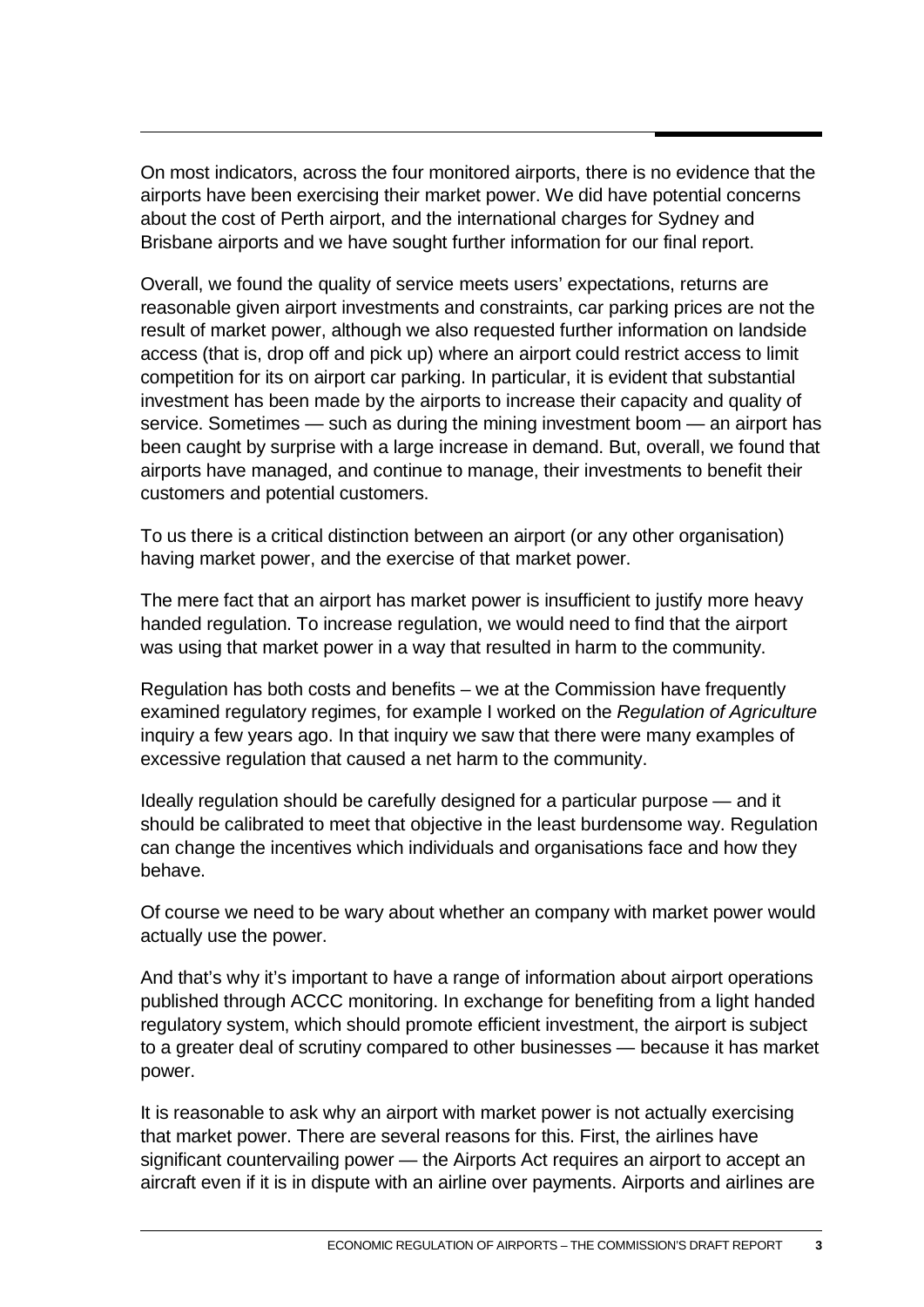mutually dependent on each other — while a major airline will obviously want to land at Sydney, Melbourne, Brisbane and Perth, it has a large degree of freedom in how to manage its fleet in terms of frequency and aircraft size. And our domestic airline market is quite concentrated.

Second, airports offer a large range of services, including retail and parking, where the exercise of market power in one part of the operation could negatively affect another.

Third, there is a genuine threat of additional regulation should an airport be found to be exercising its market power. Were we to find evidence that market power was being exercised we would not hesitate to recommend additional regulation. Any short-term benefit from the exercise of market power needs to be considered against the long-term costs to the airport of additional regulation.

This is why it remains important to keep a close eye on airport operations, and why we proposed strengthening the ACCC monitoring regime in several areas including the split between international and domestic operations, and landside access.

A number of participants, mainly airlines, but also the ACCC, have proposed a form of compulsory arbitration — negotiate-arbitrate — which they say would be a modest increase in the burden of regulation. On that we disagree. Our preliminary view is that we think it would profoundly change the way in which contracts are negotiated between airports and airlines, disrupt investment and harm the community. An arbitrator would need to balance the interests of an airline and airport and would not consider the broader public interest, nor the interests of the numerous users of airports not subject to arbitration or not being party to arbitration. Airports are far more complicated businesses than a gas pipeline or a railway and this type of regulation would, we think, lead to gaming and increased costs. Were we to find that an airport was exercising market power, we might look elsewhere for additional regulation, something we will examine in the final report.

I also note that some participants have pointed to what they see as high whole-ofairport profits, implying that other activities should effectively cross-subsidise aeronautical services. There is no case for this at all. It makes no more sense for an airport-owned business park profit to cross-subsidise landing fees, than for an airline owned health insurance profit to cross-subsidise passenger fares. If you don't have an equity stake in a business you shouldn't really expect a share of the profits.

We also heard from some participants that some anti-competitive clauses have crept into airport/airline contracts. These include clauses which do not allow an airport to offer an incentive to a new airline or which limit the ability of an airline to exercise its legal rights under the Competition and Consumer Act. Such anticompetitive clauses do not belong in contracts and we recommend that they be banned.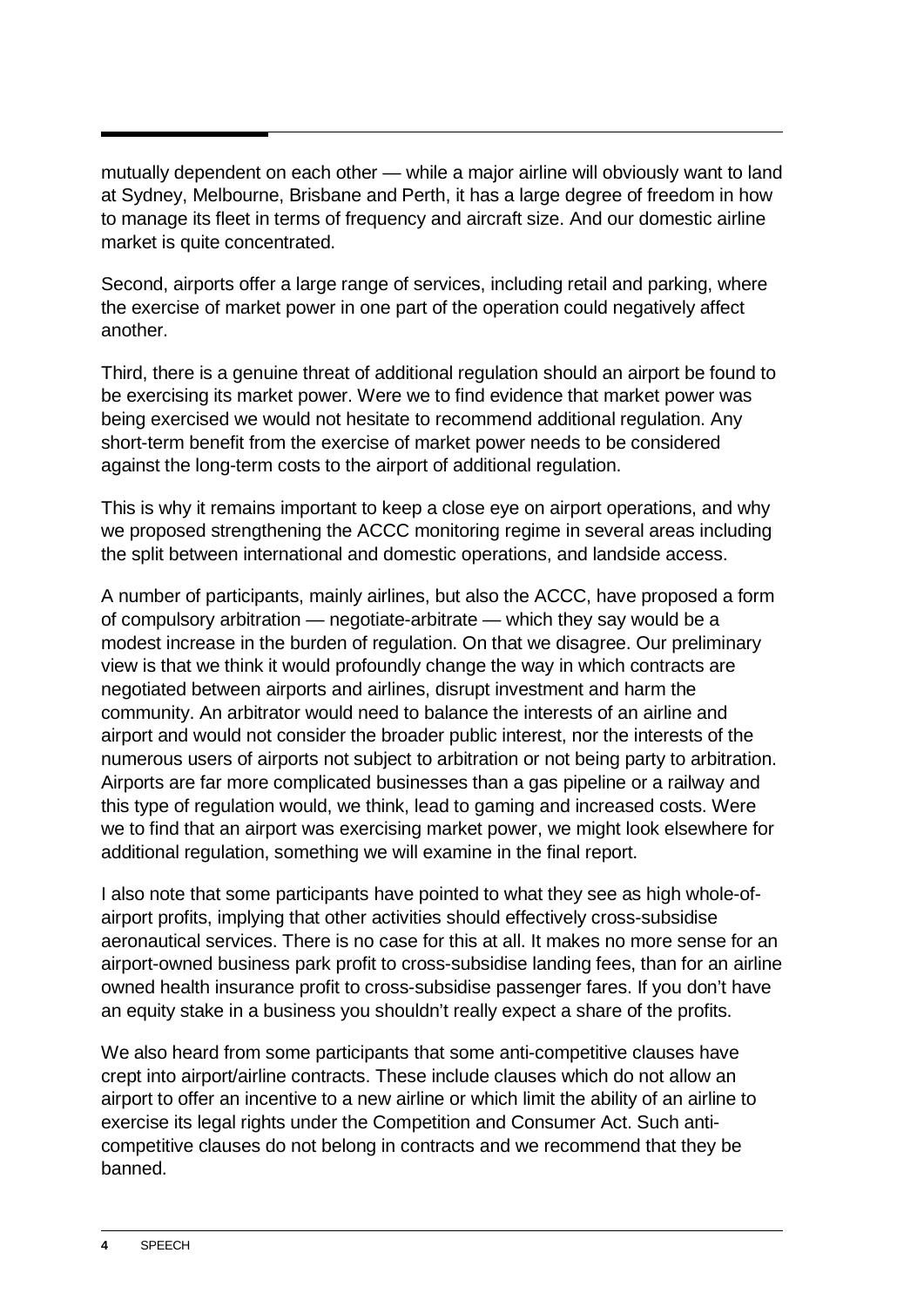I don't want to understate the complexities in reaching agreements in contracts between airports and airlines — they are by nature fraught with an increasing use of performance metrics and incentives for airports to improve their services to airlines. But as contracts are renegotiated following their expiration, these complexities should be expected to diminish. One of the key advantages of Australia's approach to regulation is that there are individual contracts with each airline - sometimes negotiated for a number of international airlines by the Board of Airline Representatives of Australia (BARA) that allows a tailored approach in keeping with the requirements of an airline.

Turning briefly to other airports, from Canberra, Adelaide, Hobart, Cairns, the Gold Coast and smaller airports handling Regular Public Transport traffic, we concluded that they do not have market power. If, in the future, one or more of these airports were found to have market power, we think they should become monitored airports.

Many of the issues relating to small regional airports lies with how their capital projects are funded and accounted for — many are unlikely to make a profit, but provide an essential service for the local community. Attempting to fully cost recover airline activity through landing charges would likely be counterproductive if it led to the exit of a carrier or a significant scale back in activity.

We were asked specifically to examine the market for jet fuel given its importance as a cost centre for airlines. This area is fraught given the limited public information about the structure of joint ventures of fuel companies at airports. We have asked for further information, but did make the observation that there are anti-competitive implications of the Joint User Hydrant Installations (JUHIs) at airports being owned by fuel companies. We recommended that Western Sydney airport be established with an open access JUHI, and it is worth noting the move in that direction by Melbourne and Darwin airports.

Car parking is also an area of attention, especially by the public. This is understandable as car parking can appear expensive. But we do not find evidence that airports are exploiting their market power by excessively pricing car parking, it being more reflective of the value of the land used by the car parks. Arbitrarily forcing airports to reduce car parking prices is more likely to lead to a dwindling in supply and shortages. Most important is landside access, as off-airport parking is a significant competitive pressure to on-airport parking. Technology, too, is offering passengers and their friends and families new opportunities to reduce their costs by comparing prices and pre-booking as well as being sure of the arrival time of a flight.

In the interests of time I haven't discussed Sydney's regional access regimes, slot management and noise management. In these areas we have put forward some options and invited feedback from participants. We will have more to say about these areas in the final report. But we will not be recommending that the curfew at Sydney airport be removed.